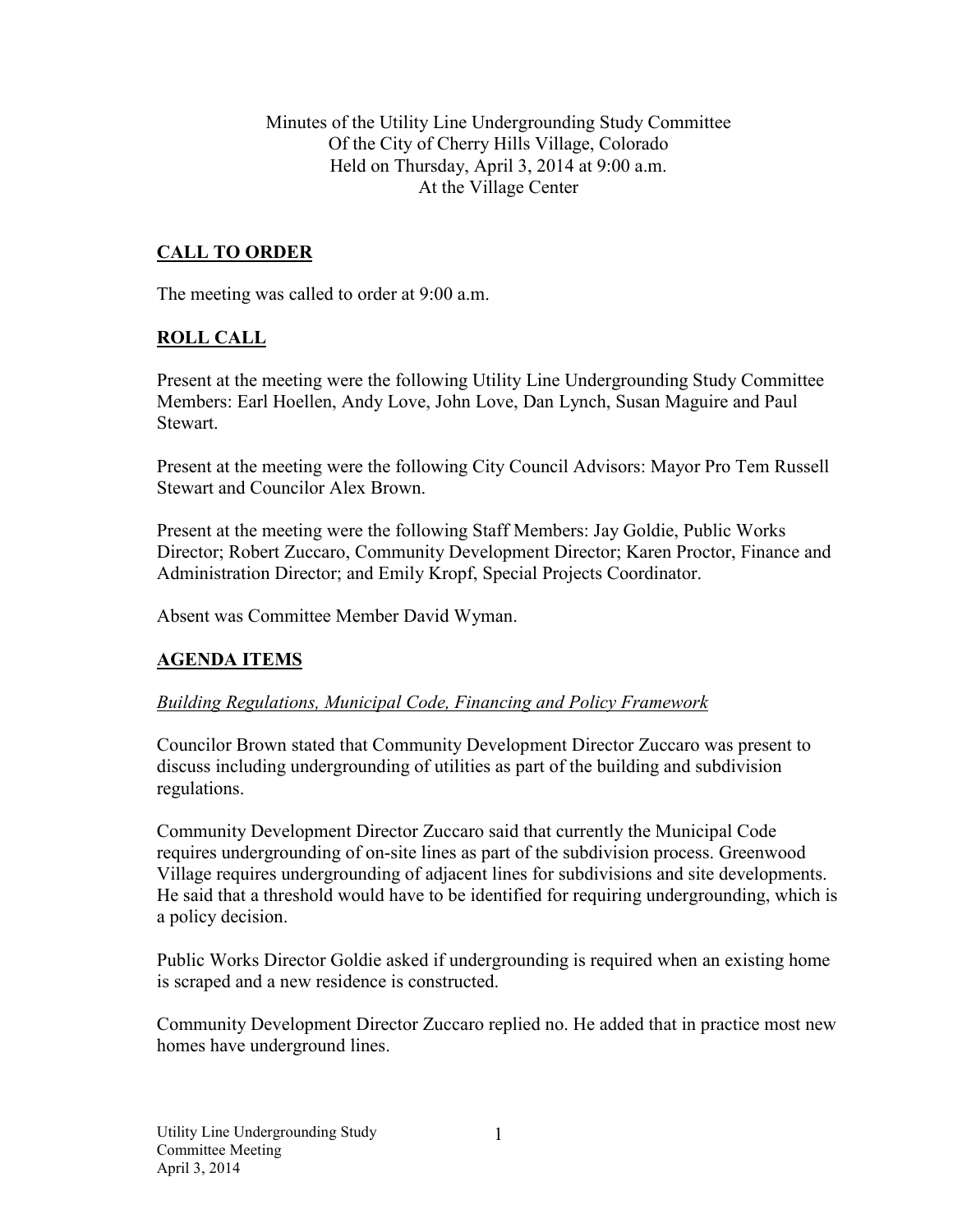Committee Member John Love asked if there are any legal implications for requiring undergrounding of adjacent lines.

Community Development Director Zuccaro responded that he is not aware of any, but he would have to research the issue further.

Councilor Brown asked if requiring undergrounding is common practice for cities.

Community Development Director Zuccaro replied that requiring undergrounding is common if related to a subdivision.

Mayor Pro Tem Stewart stated that it seems reasonable.

Councilor Brown agreed and asked Community Development Director Zuccaro to move forward with the recommendation.

Public Works Director Goldie added that there should be a provision that requires the City to hold the funds until the minimum linear foot requirement is met.

Committee Member Andy Love stated that there is a state statute that limits the ability to assess funds for off-site improvements.

Community Development Director Zuccaro replied that sites would be immediately adjacent.

Committee Member John Love said that he wanted to discuss the issue of fairness in regards to the idea of general improvement districts with different mill increases.

Councilor Brown replied that it is a policy issue. He asked if the mill increase should be uniform.

Committee Member Hoellen stated that the goal should be considered a community project, which would result in a uniform increase.

Committee Member Stewart asked how many homes currently have underground facilities.

Public Works Director Goldie said that the City Engineer is working on an estimate.

Councilor Brown stated that service lines will also have to be converted, which creates additional costs.

Committee Member Stewart asked if the matching fund policy from 1994 would apply.

Councilor Brown replied that it can still be considered a City policy.

Committee Member Dan Lynch asked which roads the Committee is considering.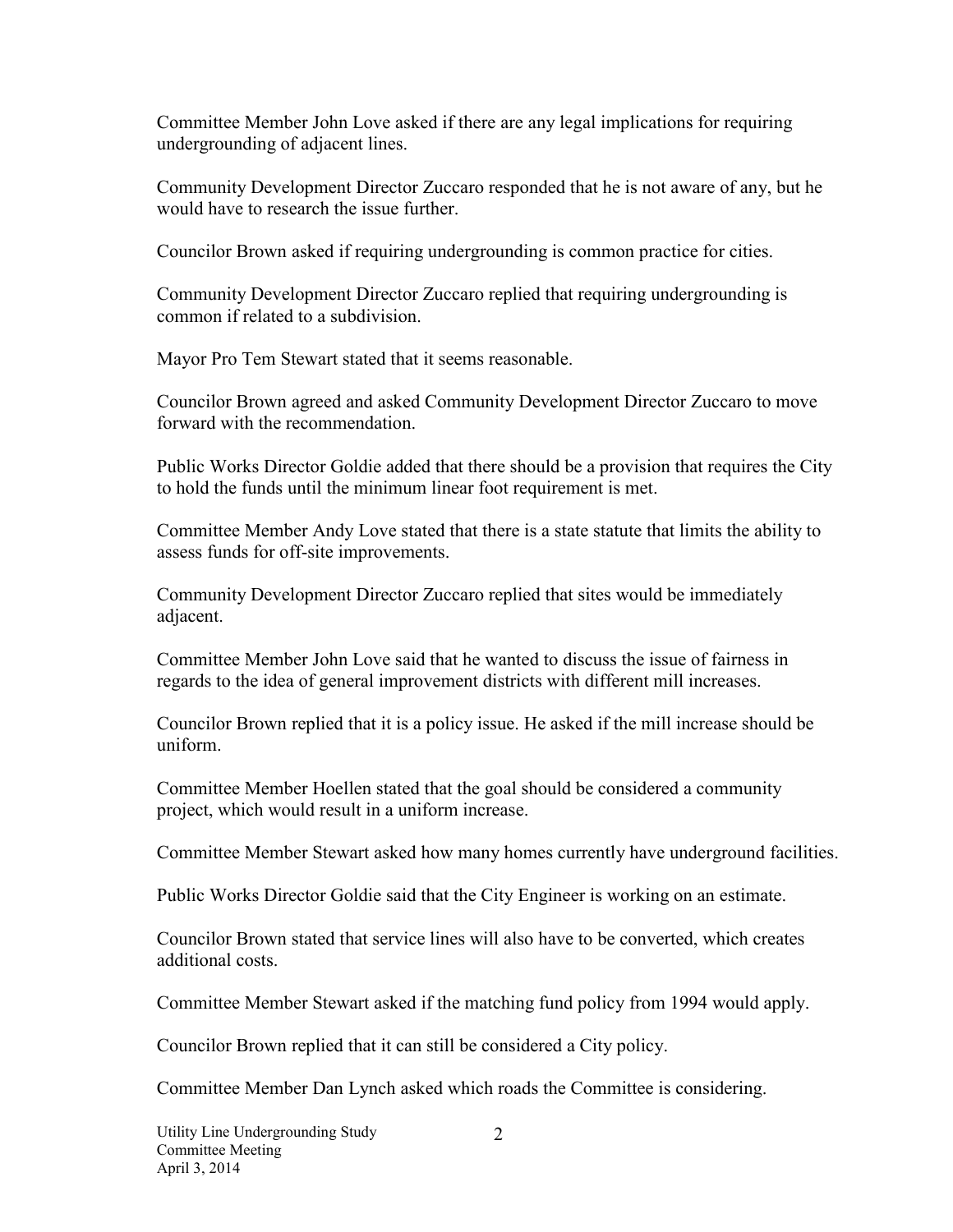The Committee suggested Quincy, Colorado, Holly and University.

Councilor Brown stated that there seems to be a consensus for a 2-mill increase.

Committee Member Lynch suggested that the entire amount is not borrowed up-front as it will take time to construct each portion of the project.

Councilor Brown agreed and said that the first year would probably be restricted to engineering.

Public Works Director Goldie asked if the service lines should be rolled into the project.

Committee Member Lynch stated that an amendment to the Code might have to occur to include the conversion of service lines with arterials in order to use public funds for private property.

Public Works Director Goldie said that he would have the City Engineer estimate the number of homes that receive power from arterial lines.

Committee Member Andy Love stated that increased traffic on the arterials might require expansion of the roads, which would result in Xcel financing conversion.

Councilor Brown replied that the arterials will likely not be expanded. He asked the Committee to consider a priority sequence for future projects.

Committee Member Maguire asked if any other authorities should be involved.

Public Works Director Goldie stated that the Colorado Department of Transportation will be contacted.

Committee Member Andy Love asked how lines located on private property will be addressed.

Public Works Director Goldie responded that a policy could state that the City will help residents form improvement districts to pursue conversion on private property.

Councilor Brown asked staff to research whether the ballot issue would be referred to City Council as a resolution or ordinance. This will help to establish the Committee's deadline.

Committee Member Andy Love asked if the Committee should consider burying a fiber optics line at the same time.

Councilor Brown asked staff to contact a representative from the City of Centennial to discuss fiber optics with the Committee.